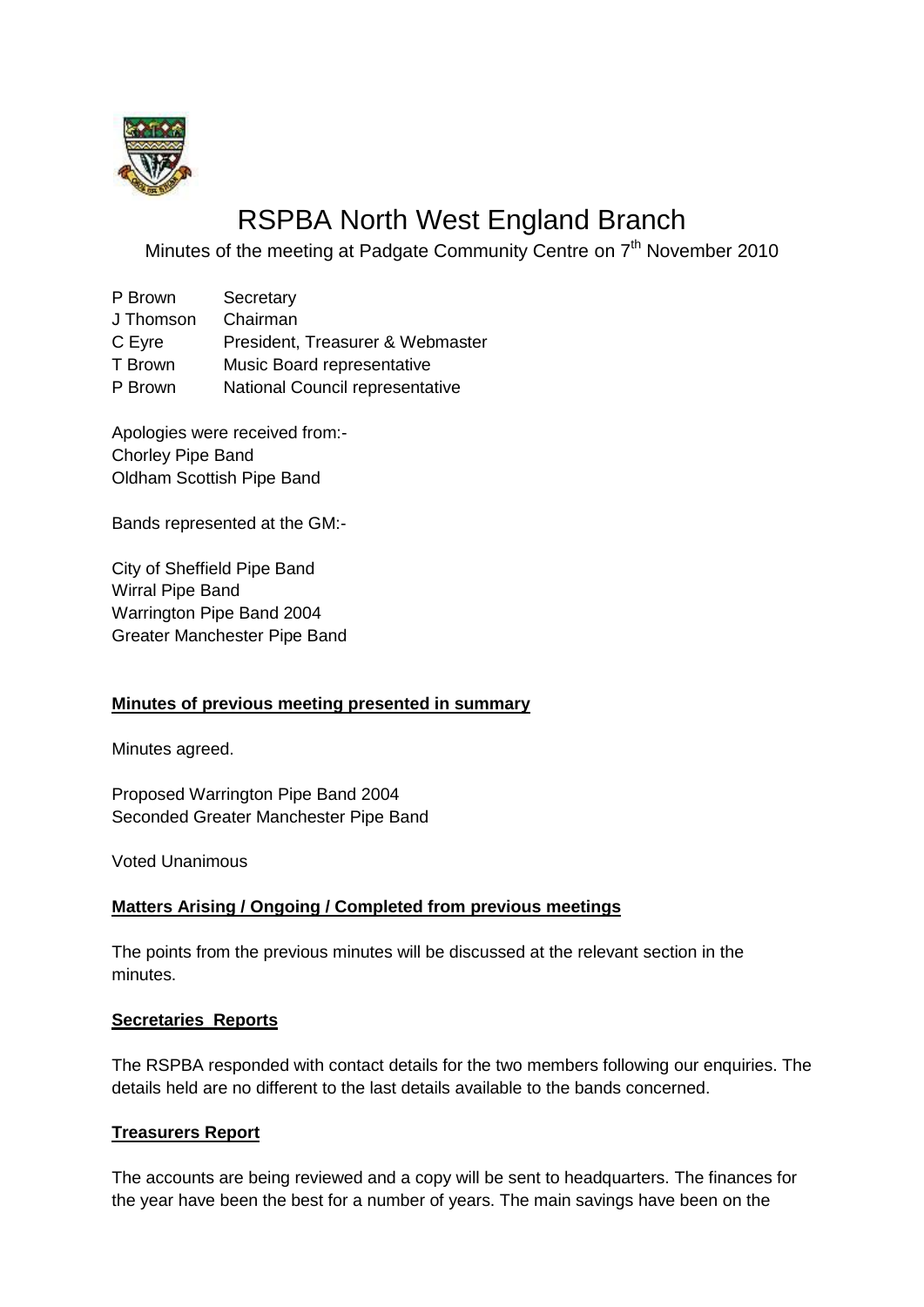travelling costs for adjudicators. Each of the competitions was in the main profitable (only short fall was the mini bands £32.08).

The Branch levies are payable by bands on or before the AGM.

#### **Music Board Report.**

Meeting on  $2^{nd}$  October, only 2 bands downgraded from G1 to G2, a lot of bands moved up. No impact on this branch or English bands.

The Grade 4 competition split has been correctly implemented in England. A few promoters in Scotland split the G4 into separate A and B competitions and this is not what was intended.

There will be a summer school held in 2011, possibly at George Watson College from  $17<sup>th</sup>$ July.

The Music Board have issued a document " performance of MAP in RSPBA Contests", this has been expanded to include the G4 MSR.

20<sup>th</sup> November 2010 is the next meeting, please contact Theresa with any points that need to be raised.

#### **National Council**

Last meeting held on 16<sup>th</sup> October 2010.

The vice Chairman will act as Chairman until the AGM. Bands should consider their representation at the AGM, both Branch and RSPBA, as they need to be involved in the decision making, particularly the nomination and voting in of officials that will act on their behalf.

The branch AGM will be on the  $4<sup>th</sup>$  of December 2010, unless the RSPBA management have a specific message they need to make to the attendees, I will advise headquarters they do not need to attend our Branch AGM this year.

The NC are progressing with the business of the association, reviewing the 2010 season with a view to improving the problems in the 2011 season (mainly associated with the organisation and running of the majors).

Adjudicator and Education requirements are being reviewed on a number of fronts. How do we obtain new adjudicators and train them, running of training for the SQA Piping and Drumming qualifications, through headquarters, branches and bands.

A number of the rules in the constitution are to be reviewed in light of events that have occurred in the season to make them easier to understand for both the bands and the officials.